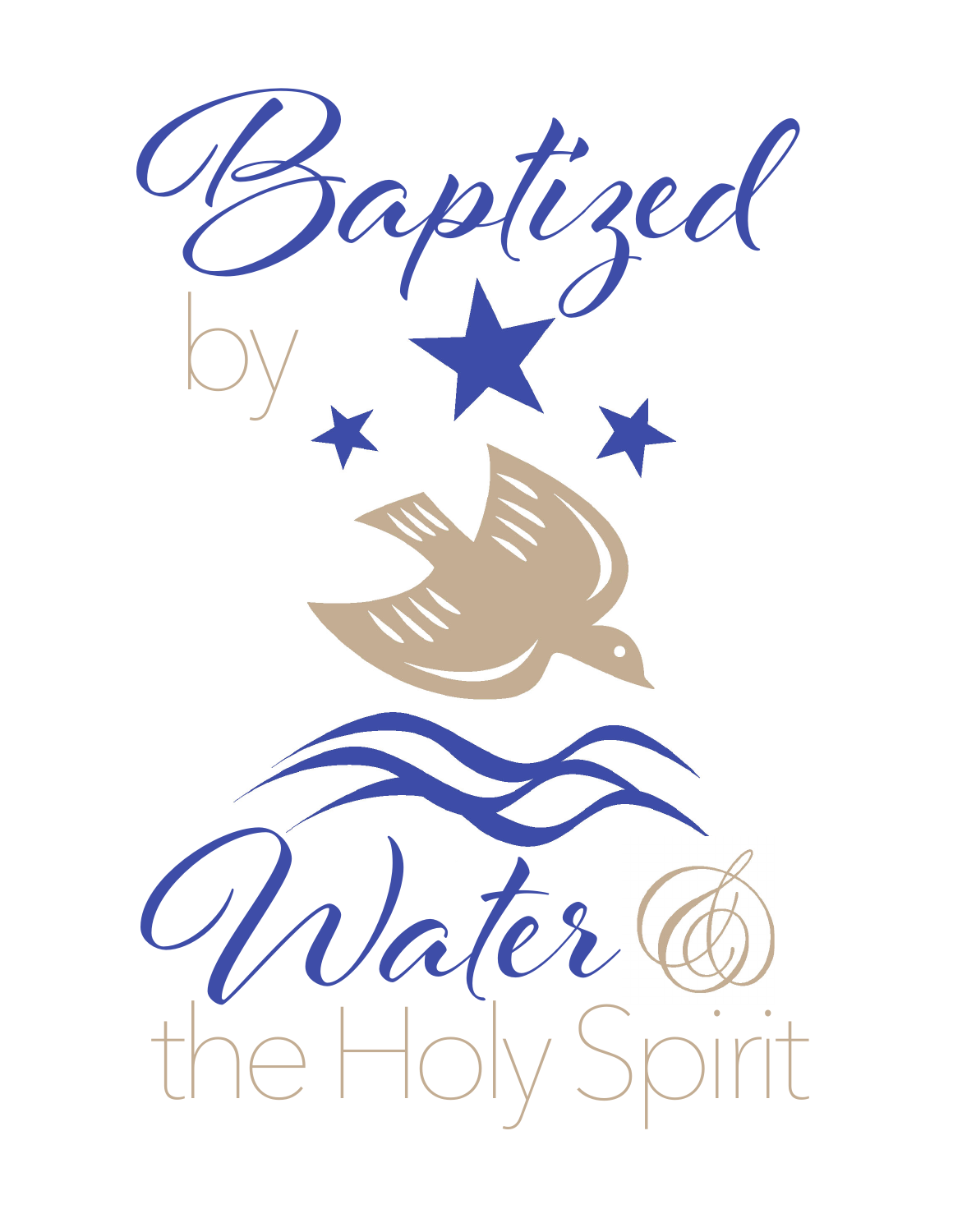*The Sacrament of Holy Baptism The Baptism of Jensen Violet Miicke The Ninth Sunday after Pentecost Sunday, July 25, 2021*

Holy Baptism is full initiation by water and the Holy Spirit into Christ's Body the Church. The bond which God establishes in Baptism is indissoluble.

Each candidate for Holy Baptism is to be sponsored by one or more baptized persons. Sponsors of infants, commonly called godparents, present their candidate, make promises in their own name, and also take vows on behalf of their candidate.

Parents and godparents are to be instructed in the meaning of Baptism, in their duties to help the new Christian grow in the knowledge and love of God, and in their responsibilities as a member of his Church.

### **The Sacrament of Holy Baptism**

*The Celebrant says* Blessed be God: Father, Son, and Holy Spirit. *People: And blessed be God's kingdom, now and forever. Amen.*

*The Celebrant then continues* There is one Body and one Spirit; *People: There is one hope in God's call to us;* One Lord, one Faith, one Baptism; *People: One God and Father of all.*

Celebrant The Lord be with you. *People: And also with you.* Celebrant Let us pray.

# **The Collect of the Day**

O God, who wonderfully created, and yet more wonderfully restored, the dignity of human nature: Grant that we may share the divine life of him who humbled himself to share our humanity, your Son Jesus Christ; who lives and reigns with you, in the unity of the Holy Spirit, one God, for ever and ever.

People: *Amen***.**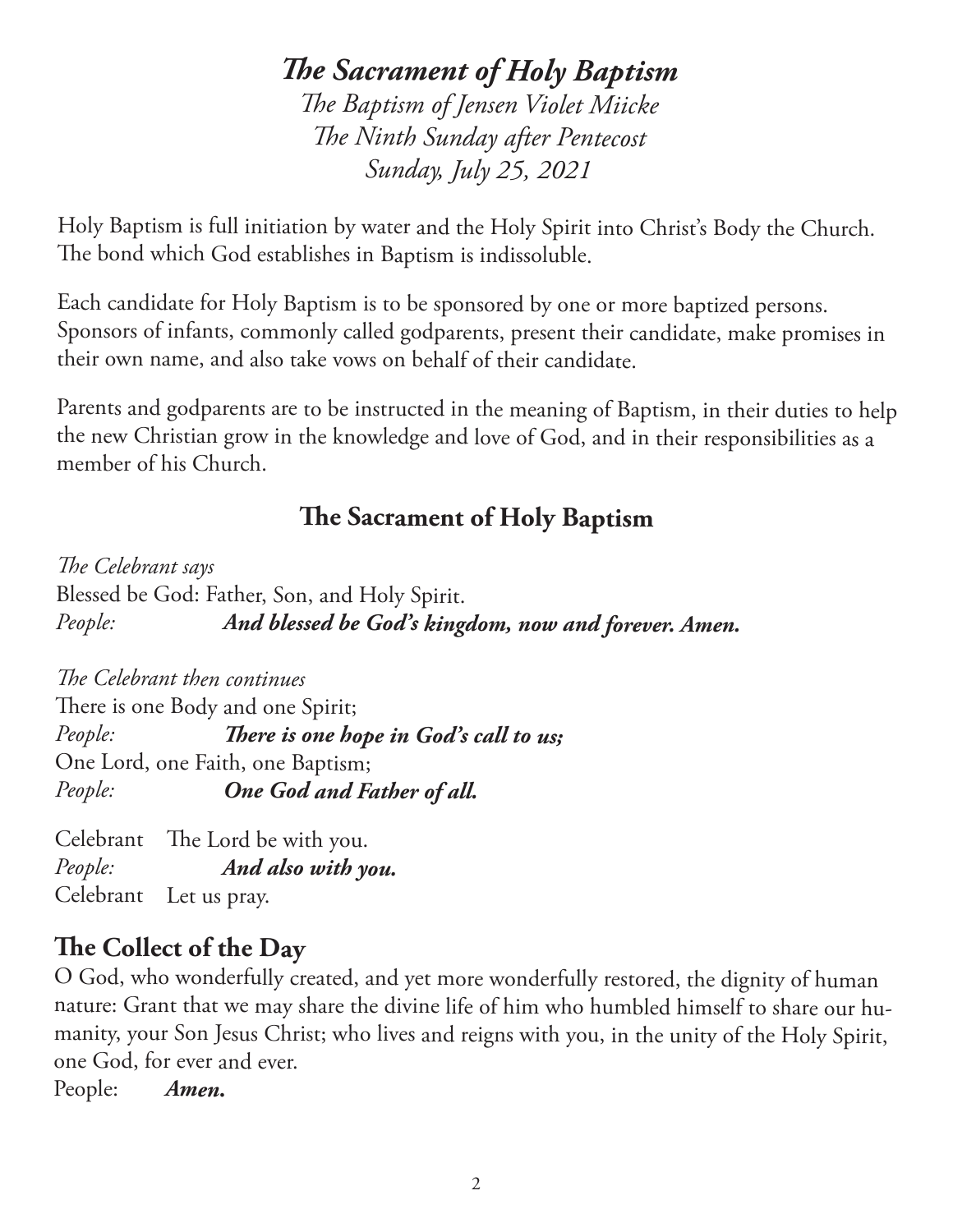### **The Lesson**

A reading from St. Paul's Letter to the Romans.

The Word of the Lord. *People: Thanks be to God. Silence follows.*

# **The Homily**

### **Presentation of the Candidate**

*The Celebrant says* The Candidate for Holy Baptism will now be presented.

#### **Infants and Younger Children**

*Then the candidates who are unable to answer for themselves are presented individually by their Parents and Godparents, as follows*

*Parents and Godparents I present Jensen Violet Miicke to receive the Sacrament of Holy Baptism.*

*The Celebrant asks the parents and godparents* Will you be responsible for seeing that the child you present is brought up in the Christian faith and life?

*Parents and Godparents I will, with God's help.*

*Celebrant* Will you by your prayers and witness help this child to grow into the full stature of Christ?

#### *Parents and Godparents I will, with God's help.*

*Then the Celebrant asks the parents and godparents who speak on behalf of the infant*

Question Do you renounce Satan and all the spiritual forces of wickedness that rebel against God?

*Answer I renounce them.*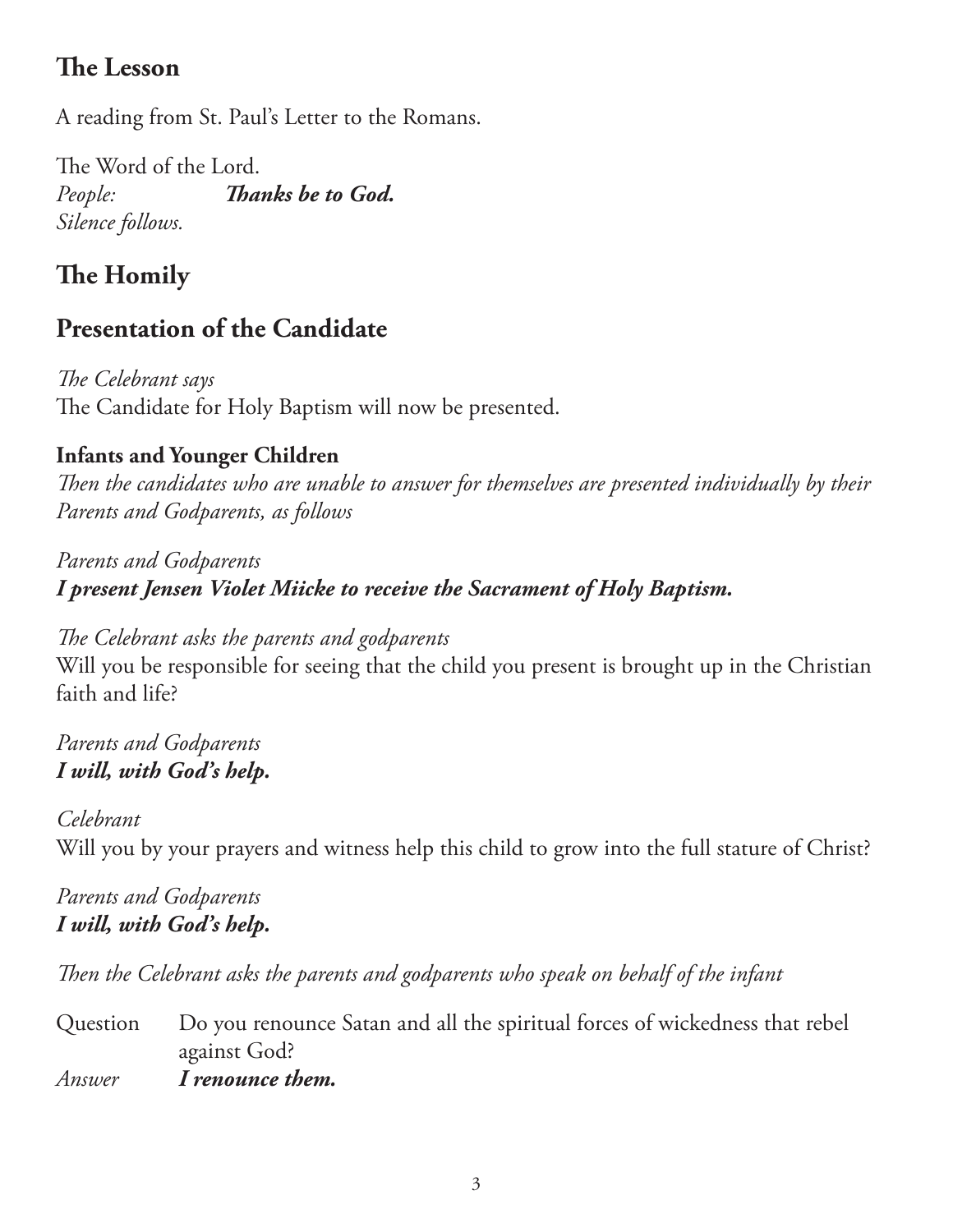| Question | Do you renounce the evil powers of this world which corrupt and destroy the<br>creatures of God? |
|----------|--------------------------------------------------------------------------------------------------|
| Answer   | I renounce them.                                                                                 |
| Question | Do you renounce all sinful desires that draw you from the love of God?                           |
| Answer   | I renounce them.                                                                                 |
| Question | Do you turn to Jesus Christ and accept him as your Savior?                                       |
| Answer   | $I$ do.                                                                                          |
| Question | Do you put your whole trust in his grace and love?                                               |
| Answer   | $I$ do.                                                                                          |
| Question | Do you promise to follow and obey him as your Lord?                                              |
| Answer   | $I$ do.                                                                                          |
| Question | Will you who witness Jensen's Baptism do all in your power to support her life<br>in Christ?     |
| People:  | We will.                                                                                         |

Let us now renew our own baptismal covenant.

# **The Baptismal Covenant**

| Celebrant<br>People: | Do you believe in God the Father?<br>I believe in God, the Father almighty,<br>creator of heaven and earth.                                                                                                                                                                                                                                                                                                                                                                  |
|----------------------|------------------------------------------------------------------------------------------------------------------------------------------------------------------------------------------------------------------------------------------------------------------------------------------------------------------------------------------------------------------------------------------------------------------------------------------------------------------------------|
| Celebrant<br>People: | Do you believe in Jesus Christ, the Son of God?<br>I believe in Jesus Christ, his only Son, our Lord,<br>He was conceived by the power of the Holy Spirit<br>and born of the Virgin Mary.<br>He suffered under Pontius Pilate,<br>was crucified, died, and was buried.<br>He descended to the dead.<br>On the third day he rose again.<br>He ascended into heaven.<br>and is seated at the right hand of the Father.<br>He will come again to judge the living and the dead. |
| Celebrant<br>People: | Do you believe in God the Holy Spirit?<br>I believe in the Holy Spirit,<br>the holy catholic Church,                                                                                                                                                                                                                                                                                                                                                                         |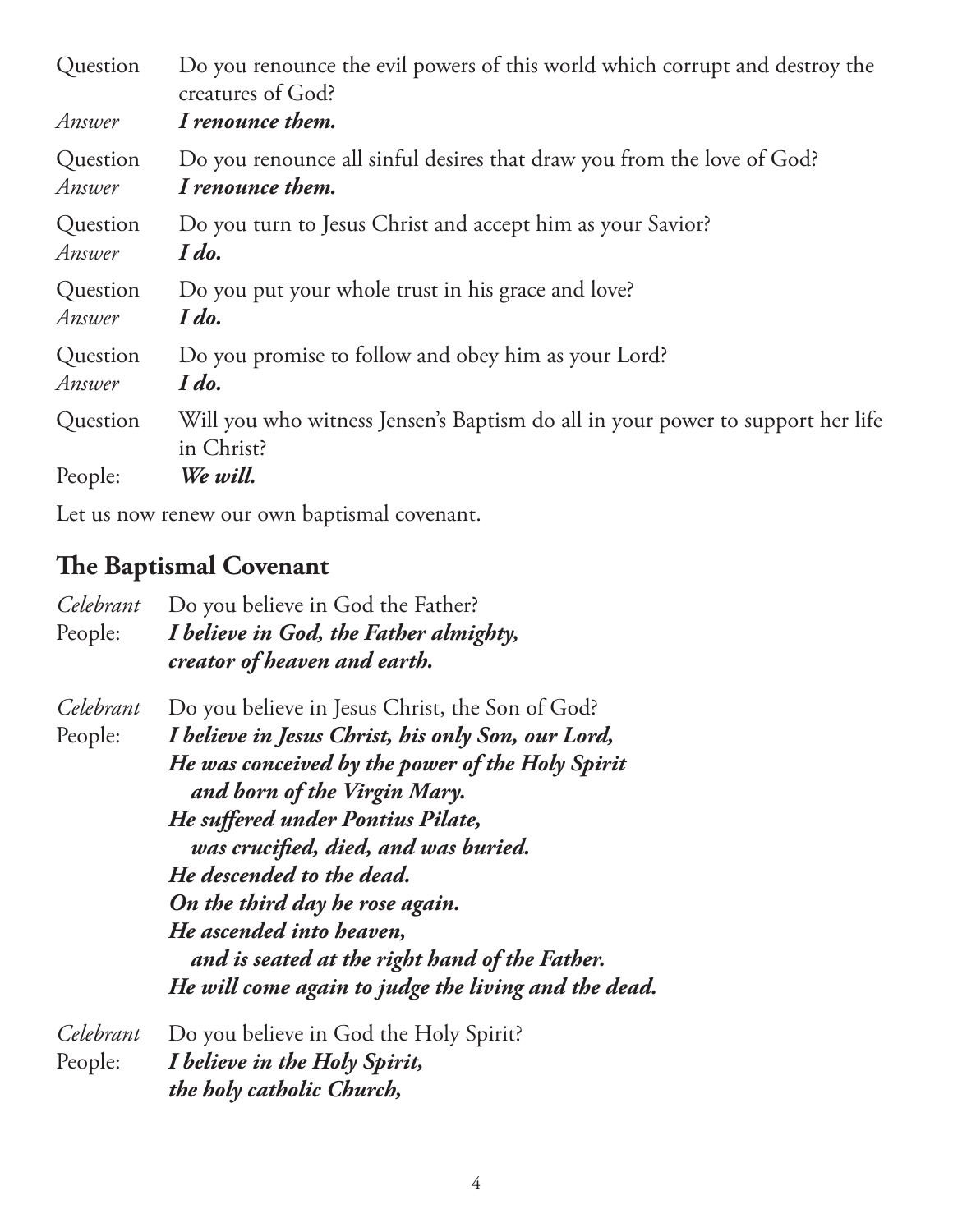*the communion of saints, the forgiveness of sins, the resurrection of the body, and the life everlasting.*

*Celebrant* Will you continue in the apostles' teaching and fellowship, in the breaking of the bread, and in the prayers?

People: *I will, with God's help.*

*Celebrant* Will you persevere in resisting evil, and, whenever you fall into sin, repent and return to the Lord?

People: *I will, with God's help.*

- *Celebrant* Will you proclaim by word and example the Good News of God in Christ? People: *I will, with God's help.*
- *Celebrant* Will you seek and serve Christ in all persons, loving your neighbor as yourself?

People: *I will, with God's help.*

*Celebrant* Will you strive for justice and peace among all people, and respect the dignity of every human being?

People: *I will, with God's help.*

# **Prayers for the Candidate**

*The Celebrant then says to those present*

Let us now pray for this child who is to receive the Sacrament of new birth.

*A Person appointed leads the following petitions*

| Leader  | Deliver Jensen, O Lord, from the way of sin and death. |
|---------|--------------------------------------------------------|
| People: | Lord, hear our prayer.                                 |
| Leader  | Open her heart to your grace and truth.                |
| People: | Lord, hear our prayer.                                 |
| Leader  | Fill Jensen with your holy and life-giving Spirit.     |
| People: | Lord, hear our prayer.                                 |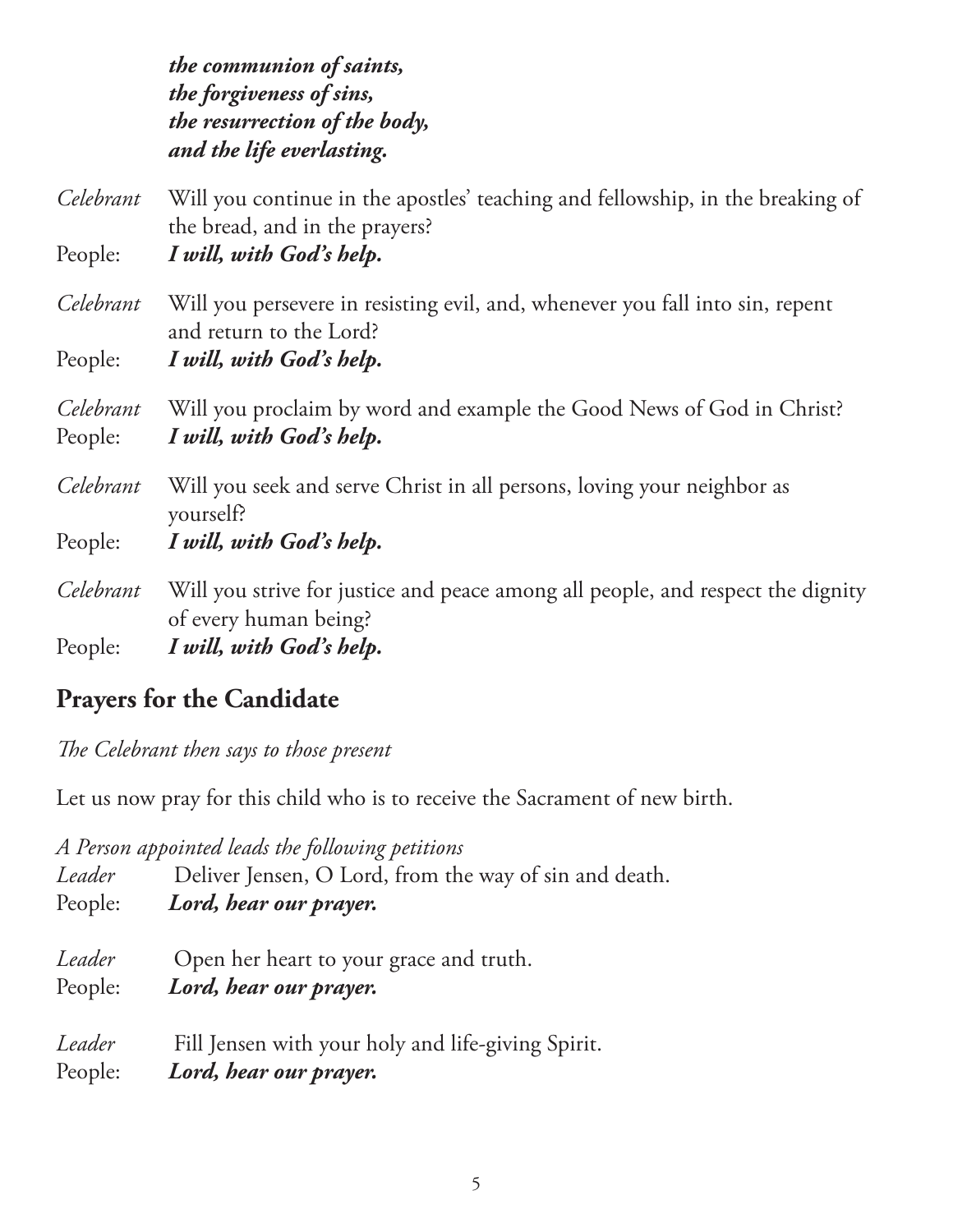| Leader  | Keep her in the faith and communion of your holy Church. |
|---------|----------------------------------------------------------|
| People: | Lord, hear our prayer.                                   |
| Leader  | Teach Jensen to love others in the power of the Spirit.  |
| People: | Lord, hear our prayer.                                   |
| Leader  | Send her into the world in witness to your love.         |
| People: | Lord, hear our prayer.                                   |
| Leader  | Bring Jensen to the fullness of your peace and glory.    |
| People: | Lord, hear our prayer.                                   |

*The Celebrant says*

Grant, O Lord, that all who are baptized into the death of Jesus Christ your Son may live in the power of his resurrection and look for him to come again in glory; who lives and reigns now and forever. *Amen*.

### **Thanksgiving over the Water**

*The Celebrant blesses the water, first saying* The Lord be with you. People: *And also with you. Celebrant:* Let us give thanks to the Lord our God. People: *It is right to give God thanks and praise.*

#### *Celebrant*

We thank you, Almighty God, for the gift of water. Over it the Holy Spirit moved in the beginning of creation. Through it you led the children of Israel out of their bondage in Egypt into the land of promise. In it your Son Jesus received the baptism of John and was anointed by the Holy Spirit as the Messiah, the Christ, to lead us, through his death and resurrection, from the bondage of sin into everlasting life.

We thank you, Father, for the water of Baptism. In it we are buried with Christ in his death. By it we share in his resurrection. Through it we are reborn by the Holy Spirit. Therefore in joyful obedience to your Son, we bring into his fellowship those who come to him in faith, baptizing them in the Name of the Father, and of the Son, and of the Holy Spirit.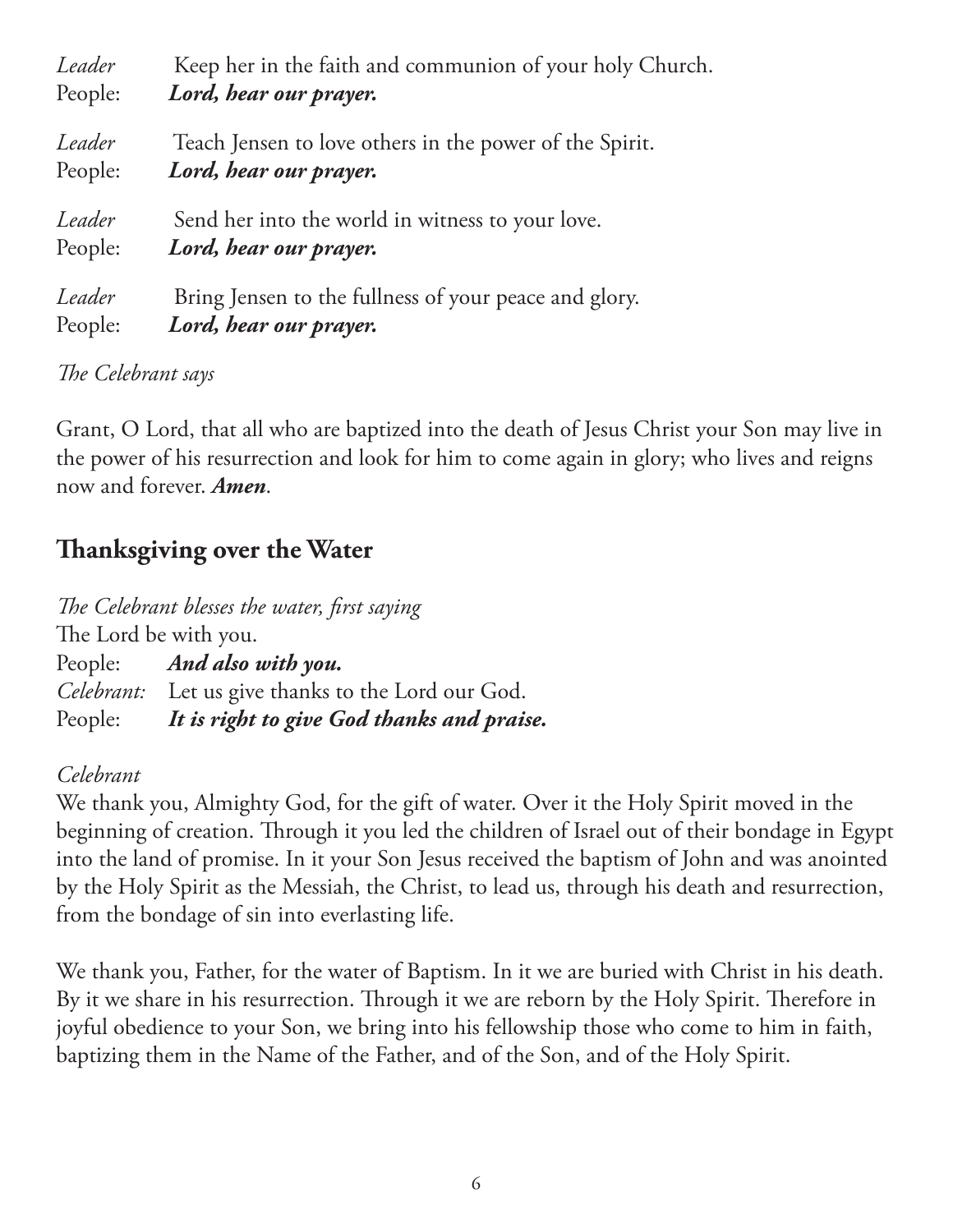#### *At the following words, the Celebrant touches the water*

Now sanctify this water, we pray you, by the power of your Holy Spirit, that Jensen who here is cleansed from sin and born again may continue forever in the risen life of Jesus Christ our Savior.

To him, to you, and to the Holy Spirit, be all honor and glory, now and forever. *Amen*.

# **The Baptism**

*Parents: We present Jensen Violet Miicke to receive the Sacrament of Holy Baptism.*

Jensen Violet Miicke, I baptize you in the Name of the Father, and of the Son, and of the Holy Spirit. People: *Amen*.

Let us pray.

Heavenly Father, we thank you that by water and the Holy Spirit you have bestowed upon this your servant the forgiveness of sin, and have raised her to the new life of grace. Sustain her, O Lord, in your Holy Spirit. Give her an inquiring and discerning heart, the courage to will and to persevere, a spirit to know and to love you, and the gift of joy and wonder in all your works. Amen.

*Then the Priest places a hand on the child's head, marking on the forehead the sign of the cross, using the Chrism, and saying:*

Jensen Violet Miicke, you are sealed by the Holy Spirit in Baptism and marked as Christ's own forever. *Amen*.

The Celebrant presents the baptismal candle to one parent and says Jesus said, "I am the light of the world. Whoever follows me will have the light of life."

*When all have been baptized, the Celebrant says*

Let us welcome the newly baptized.

#### *Celebrant and People*

We receive you, Jensen, into the household of God. Confess the faith of Christ crucified, proclaim his resurrection, and share with us in his eternal priesthood.